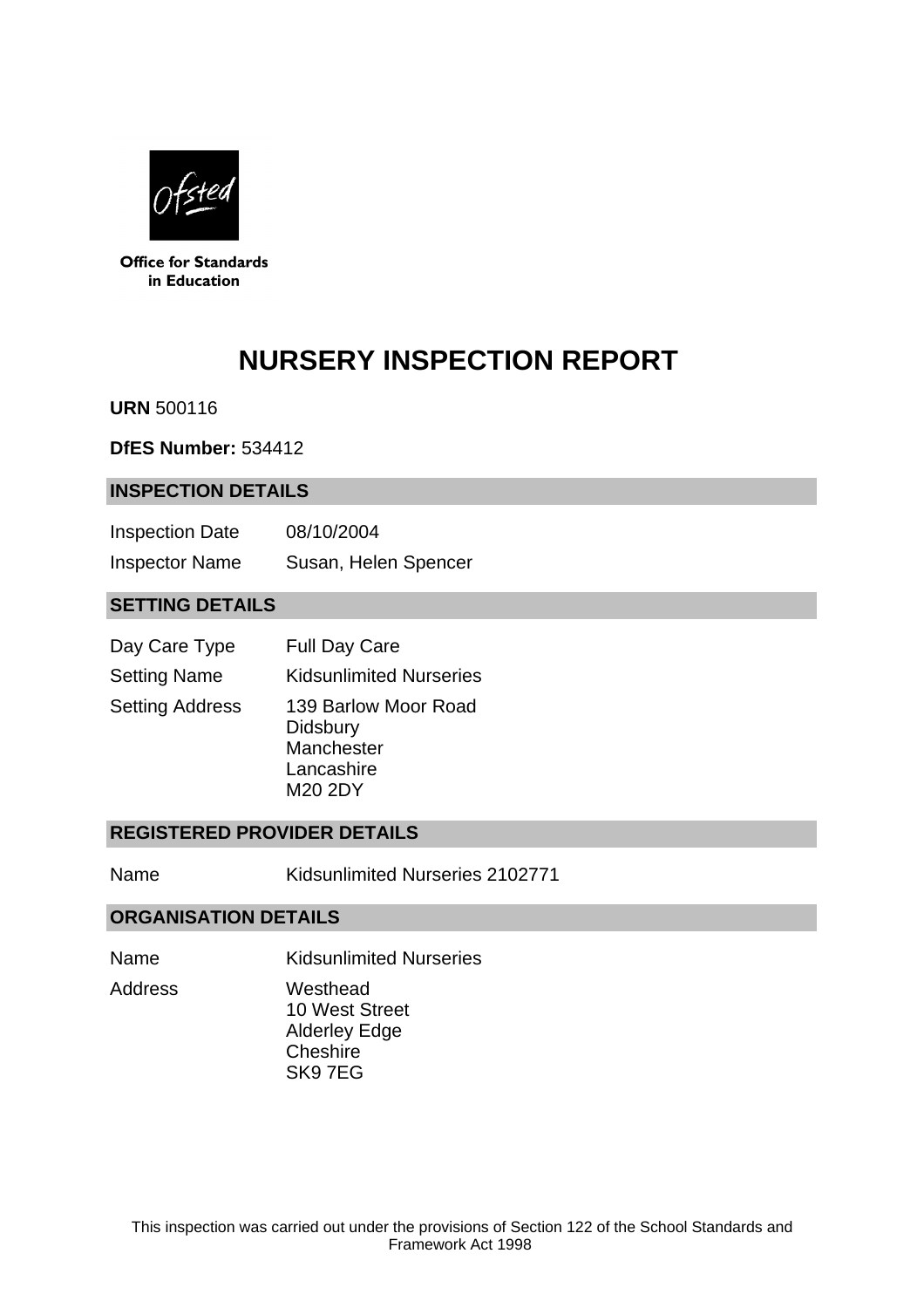## **ABOUT THE INSPECTION**

The purpose of this inspection is to assure government, parents and the public that the nursery education for funded three and four year old children is of an acceptable quality. Inspection of nursery education also identifies strengths and weaknesses so that providers can improve the quality of educational provision and help children to achieve the early learning goals (elgs) by the end of the Foundation Stage. This inspection report must be made available to all parents.

If the setting has been inspected previously, an action plan will have been drawn up to tackle issues identified. This inspection, therefore, must also assess what progress has been made in the implementation of this plan.

#### **Information about the setting**

Kidsunlimited Nursery, Didsbury was opened in 2001 in the Didsbury area of Manchester. It is a purpose built building, which has recently been extended to give another room on the first floor for the pre-school children to use. It serves families in the locality and commuters into Manchester.

There are 184 children on roll with 27 receiving nursery education grant funding. One of these children is receiving four-year-old funding and the remainder three-year old funding. There are no children with special educational needs or learning English as an additional language receiving funding at present. The children are taught in two rooms on the first floor of the nursery.

Five members of staff work with the funded children. Three staff are qualified in childcare and education at level three and two are unqualified. One of the unqualified members of staff is working towards a level three qualification. All qualified members of staff have a minimum of two years experience working with pre-school children.

The nursery is part of a group of nation wide nurseries. It receives support from the companies central curriculum team and teachers from Manchester Education Partnership.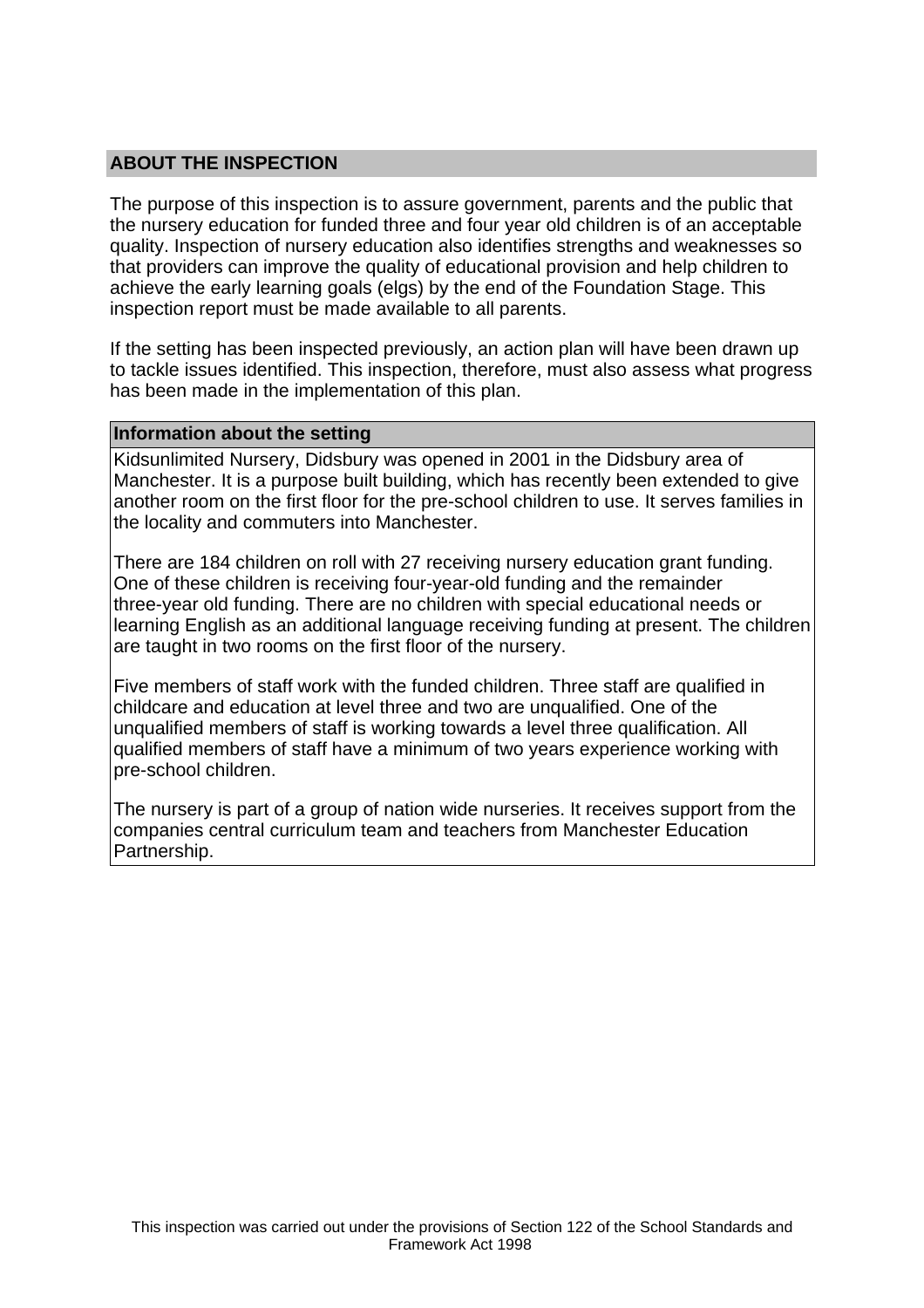# **INSPECTION OF THE NURSERY EDUCATION PROVISION FOR FUNDED THREE AND FOUR YEAR OLDS.**

## **How effective is the nursery education?**

Kidsunlimited Nursery, Didsbury provides good quality education overall and children are making generally good progress towards the early learning goals in most areas. Physical development, however, is limited by some significant weaknesses.

The quality of teaching is generally good. Staff interact generally well with the children and manage behaviour appropriately. At circle time they encourage children, listening to them, picking up on their ideas but this is less apparent in the over directed activities. Staff make snapshot observations but these are insufficient to track children's progress. Reports have little assessment information to base them on. Staff's understanding of the early learning goals is developing and they offer some challenge to the children. Resources are not fully utilised to enhance learning.

The quality of leadership and management is generally good. All levels have a direct involvement and this has a general positive effect on the provision. The many monitoring systems are insufficiently linked to impact on children's learning. The nursery manager delegates duties and staff are clear about their roles and responsibilities. Training needs identified by appraisal are being addressed and this is developing the staff's knowledge of the early learning goals. There is generally good communication with regular staff meetings where notes are taken and distributed. Resources are insufficient in supporting aspects of the curriculum.

The partnership with parents is generally good. Parents are well informed about the Foundation Stage and the early learning goals through written information and good displays. Regular parents evenings, informal discussion and the communication folders have a positive effect on the sharing of information. Staff use information from home well to develop learning. Parents feel sufficiently involved in their children's learning but do have some concern over the stability of staff and the effect on learning.

## **What is being done well?**

- Development of musical skills through the use of percussion instruments.
- The information available to parents about the Foundation Stage and the early learning goals and the opportunities to share information about the children.
- The monitoring of staff training needs through appraisal and discussion.
- The way in which children are encouraged to talk, understand books and the development of writing skills.
- The development of children's understanding of living things and changes through the gardening and cookery club.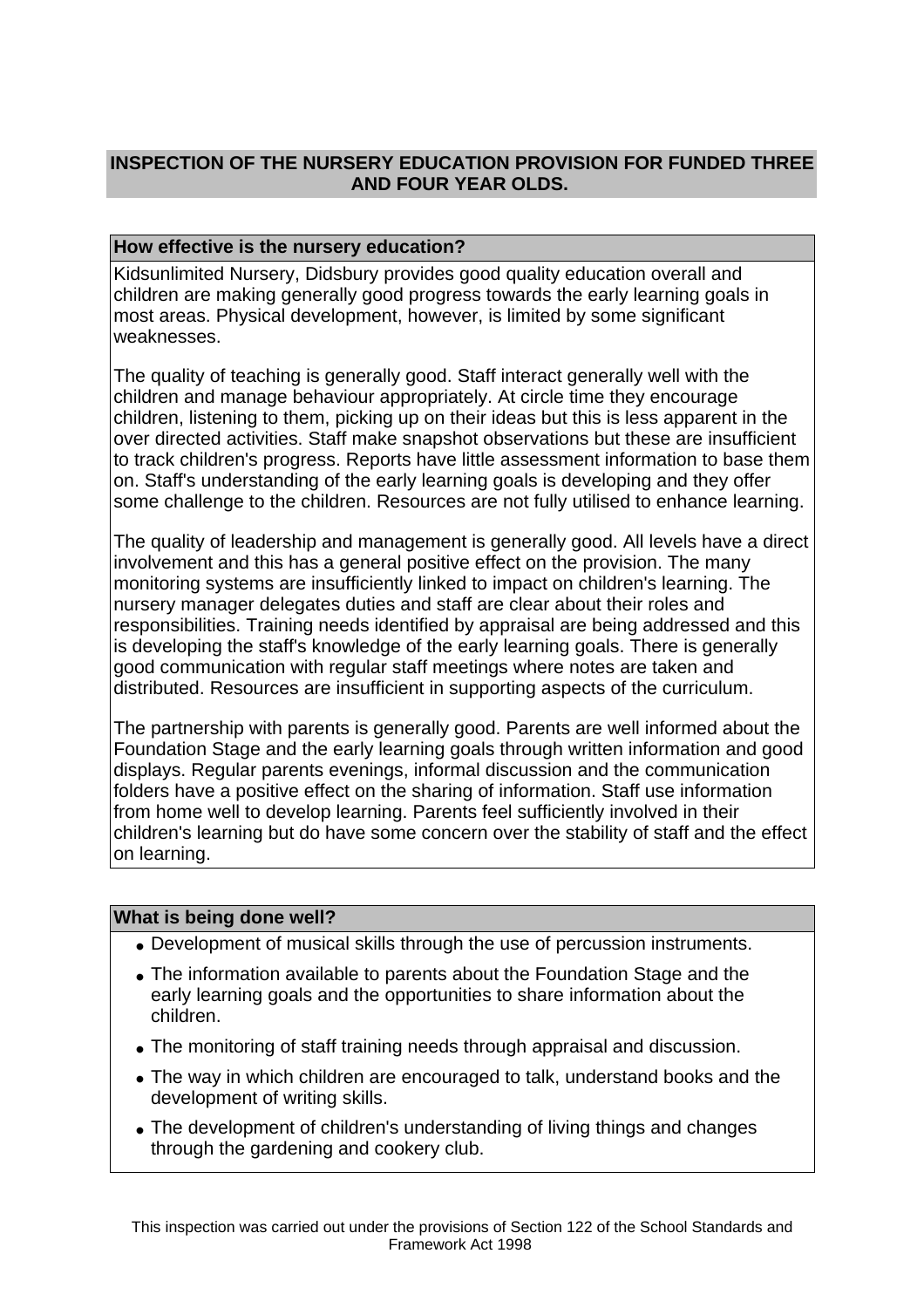#### **What needs to be improved?**

- the resources to support technological understanding and physical development
- opportunities for children to learn through their chosen activities and the use of resources to help them learn
- the tracking of children's progress through structured observation and assessment of attainment so that planned activities develop children's skills and understanding more effectively
- the links between the various management monitoring procedures to ensure that they have a more positive influence on the opportunities for children to learn and that issues identified are addressed and maintained.

#### **What has improved since the last inspection?**

not applicable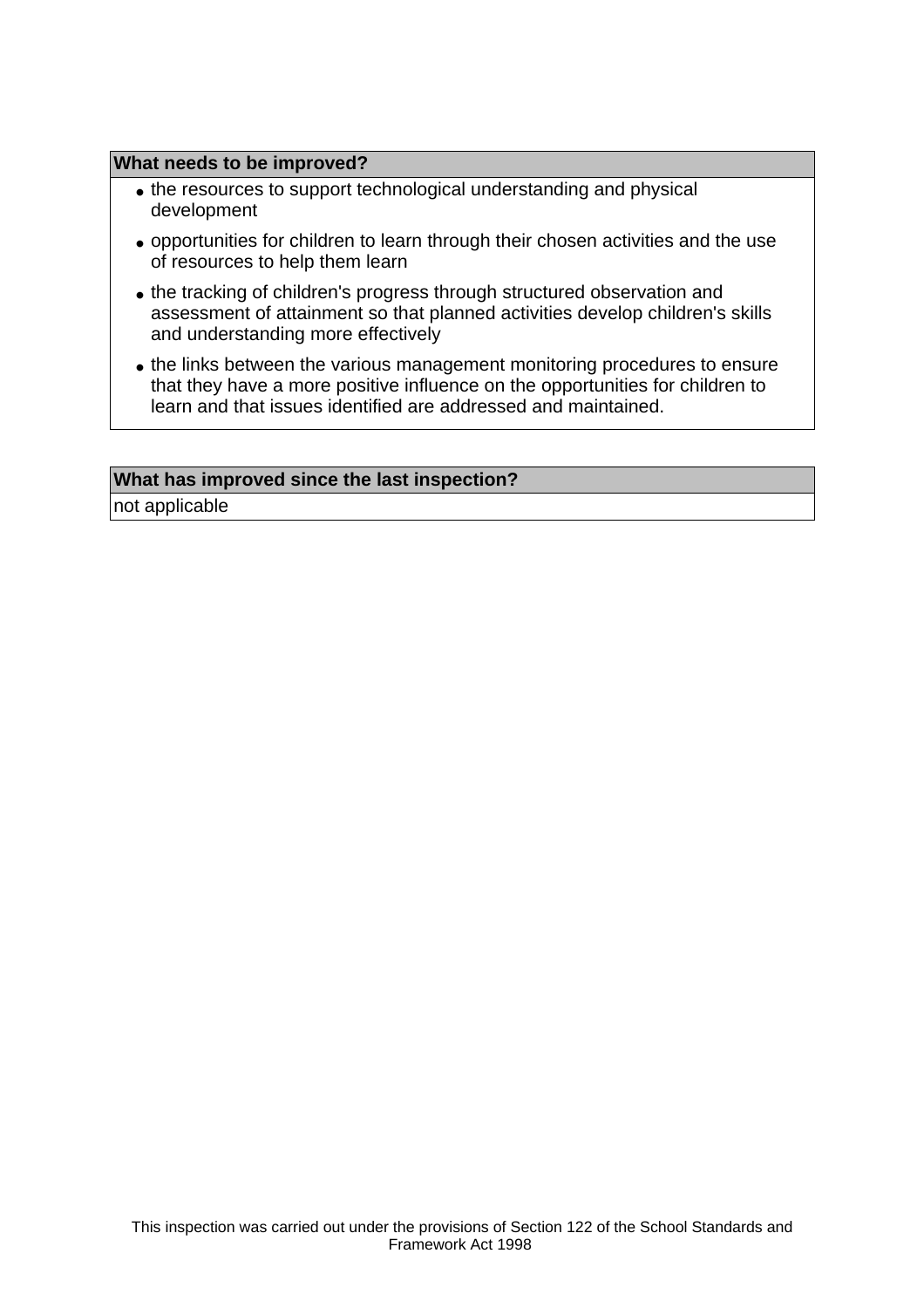# **SUMMARY OF JUDGEMENTS**

## **PERSONAL, SOCIAL AND EMOTIONAL DEVELOPMENT**

Judgement: Generally Good

The children are generally keen to learn. They can sit quietly and concentrate for periods of time. They are starting to understand right from wrong but staff miss opportunities to develop this further. Staff encourage children to think quite well. They are starting to share and take turns and behave generally well. Children have independence in meeting their own hygiene needs but this is less well developed in selecting resources to work on their own.

# **COMMUNICATION, LANGUAGE AND LITERACY**

Judgement: Generally Good

Children generally talk together well and ask questions. They are gaining listening skills but staff must ensure they do not talk over them. Knowledge of letter sounds is good. They use it well to discuss labels. Children's knowledge of how books work is generally good. Staff develop the retelling of stories well at story-time. Books for information are limited. Writing skills are developing but there are few resources to help them write for a purpose.

# **MATHEMATICAL DEVELOPMENT**

Judgement: Generally Good

Children can count and are starting to recognise numerals. They are developing an understanding of calculation talking about more and all gone. Staff miss opportunities to develop this in the children's chosen activities. Awareness of shape, size and positional language is developing appropriately. There are limited opportunities to gain an understanding of pattern.

# **KNOWLEDGE AND UNDERSTANDING OF THE WORLD**

Judgement: Generally Good

Children have good opportunity to explore and investigate. They record their observations in a variety of ways. They some opportunity to design and make but resources to join and assemble are not readily available. Topics and visits help the children develop an understanding of the world around them. Cultural knowledge is developing through celebration of festivals throughout the year. The use of technology to support learning is limited by equipment that is not working.

# **PHYSICAL DEVELOPMENT**

Judgement: Significant Weaknesses

Children generally move confidently and with growing control. They can balance but have no opportunity to climb. They are increasingly aware of space, themselves and others. They are gaining an understanding of health but have limited experience of bodily changes when active. The tools and materials available to them are generally used well. Small equipment is handled well but there are insufficient large scale resources for the children to handle.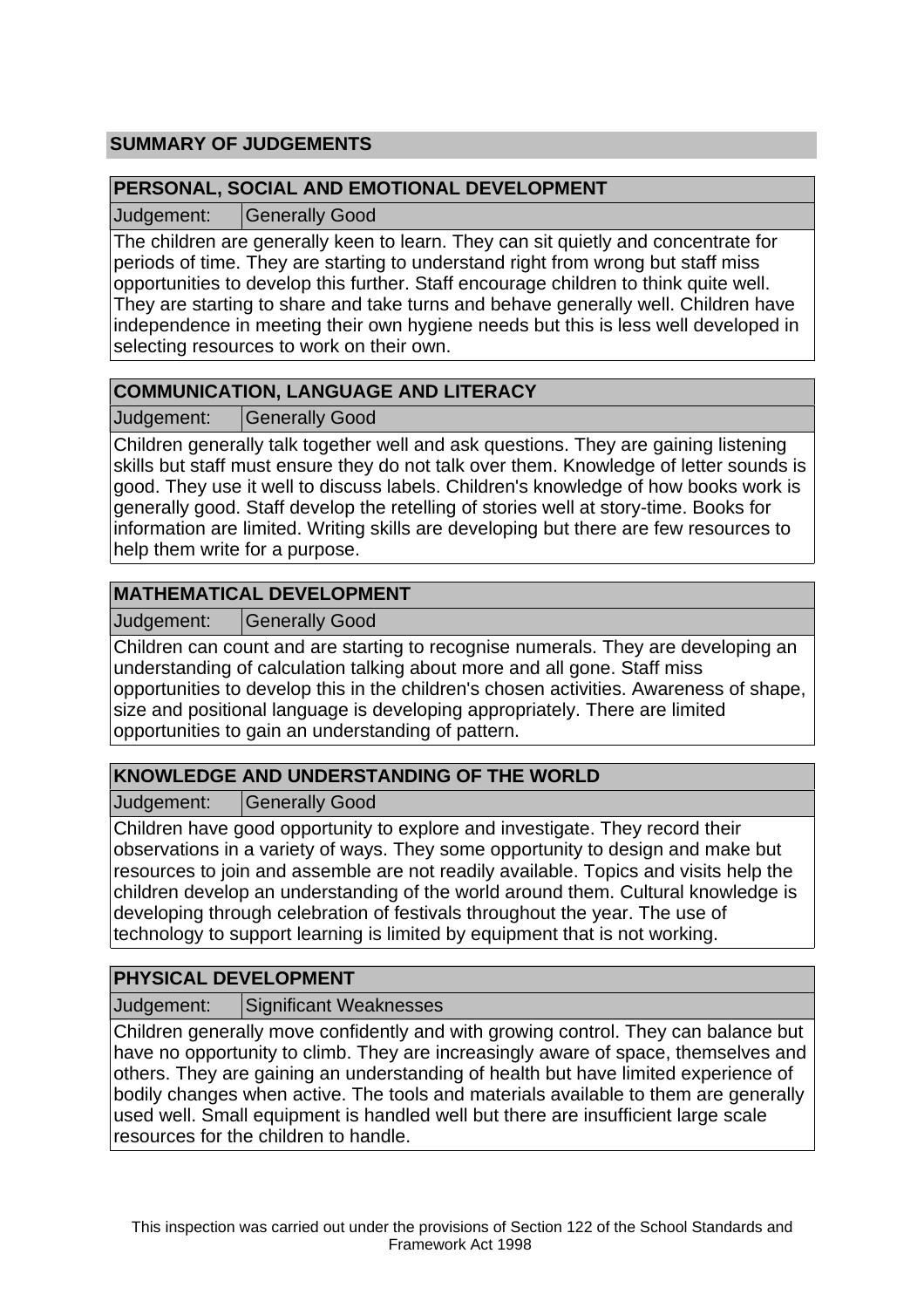# **CREATIVE DEVELOPMENT**

Judgement: | Generally Good

Children have some opportunity to paint, mix colour and record observations. Their experience of texture and collage is increasing. Knowledge of rhythm and beat is good and the children recognise that different percussion instruments make different sounds. Imagination is developing generally well through role-play, dance and small world play. Sensory awareness is developing through activities such as gloop. The very structured routine limits children's ability to express themselves freely.

**Children's spiritual, moral, social, and cultural development is fostered appropriately.**